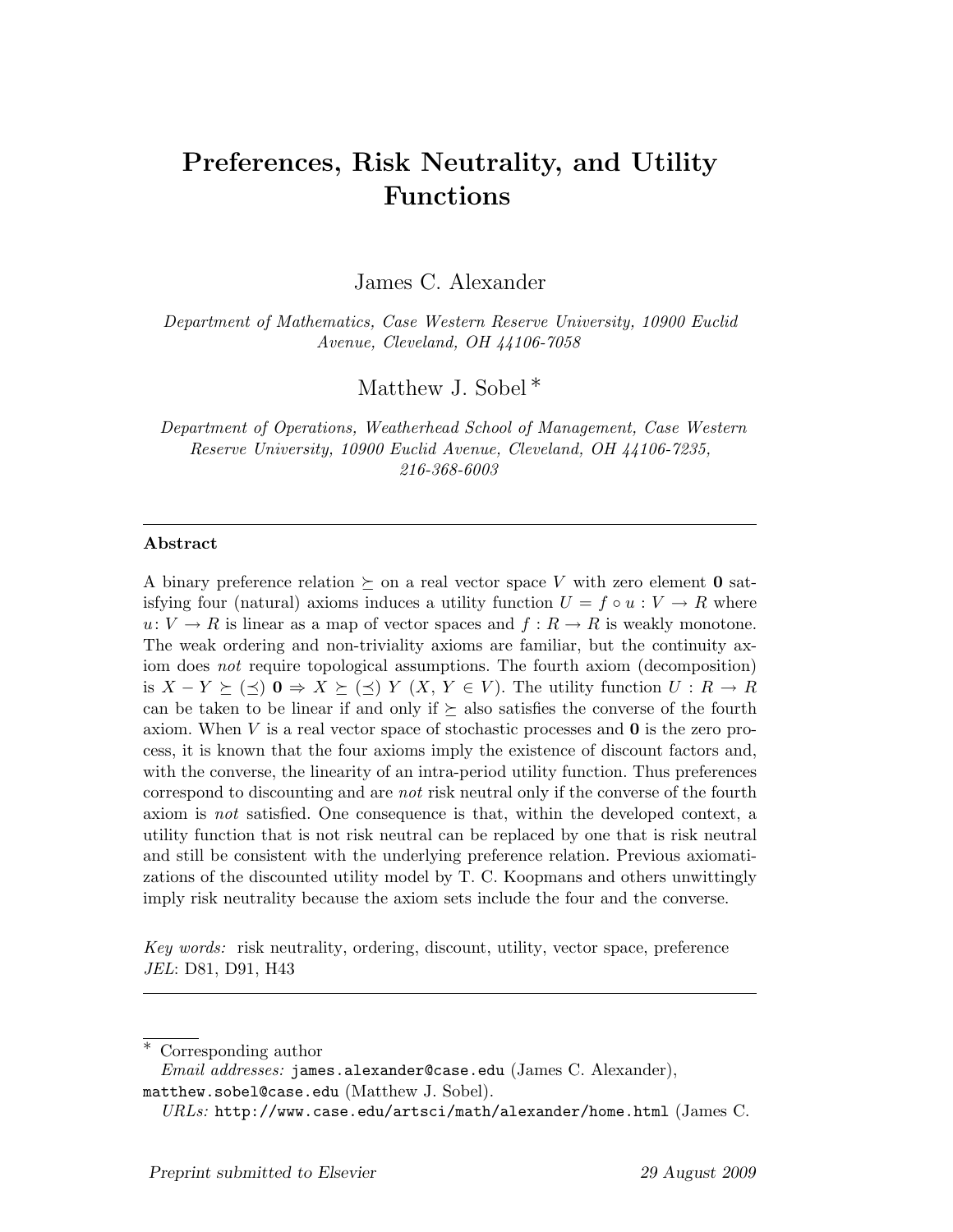# 1 Introduction

We concern ourselves with preference orderings on sets, with particular attention to the presence or absence of risk neutrality, and the resulting representation of utility functions. We suppose a weak ordering on a real vector space with minimal basic properties. If the weak ordering can be represented by a utility function  $U$ , various definitions of risk neutrality are equivalent to the affinity of U (Keeney and Raiffa, 1976). However, we follow Miyamoto and Wakker (1996) in emphasizing the weak ordering as the primary object rather than the utility function. This approach elucidates a number of points. We develop results in a context where there are many (an infinite number) of utility functions corresponding to any ordering, some of which may be risk neutral and some not. This is another justification for the widely held belief that preference relations are a more basic concept than utility functions. Utility functions that are not risk neutral have been used since Daniel Bernoulli's treatment of the St. Petersburg paradox; for examples see Markowitz (1959); Rubinstein (1976); Pliskin et al. (1980); Garber and Phelps (1997); Krysiak and Krysiak (2006).

In our context a utility function that is not risk neutral can be replaced by one that is risk neutral and yet be consistent with the same preference relation. A simple consequence of our treatment is to completely clarify the situation, and characterize those preference relations for which there is a risk-neutral utility function. Roughly speaking, a preference relation (i.e., a weak ordering) has a risk-neutral utility function if and only if it does not have any "indifference regions." We note that we make no topological assumptions on the space of preferences, yet we obtain sufficient conditions for the existence of a utility function. Also, our treatment leads to conditions for *preferences over time and* under risk to correspond to discounting without risk neutrality.

The authors have benefited from the comments and suggestions of a number of interested individuals towards, in part, these designs. We particularly acknowledge Vera Tilson. The present paper is the result of revisions based on such feedback. We note that similar results could be derived, *mutatis mutandi*, for mixture spaces (Hausner, 1954; Herstein and Milnor, 1953). Although our treatment is abstract, the application to the discounted utility model has particular interest. Deterministic and stochastic versions of this model, as developed by Samuelson and successors, are discussed in more detail below. In particular, we ask (and answer): Under what conditions in this model do preferences over time and under risk correspond to discounting without risk neutrality?

Alexander), http://weatherhead.case.edu/faculty/faculty.cfm?id=5213 (Matthew J. Sobel).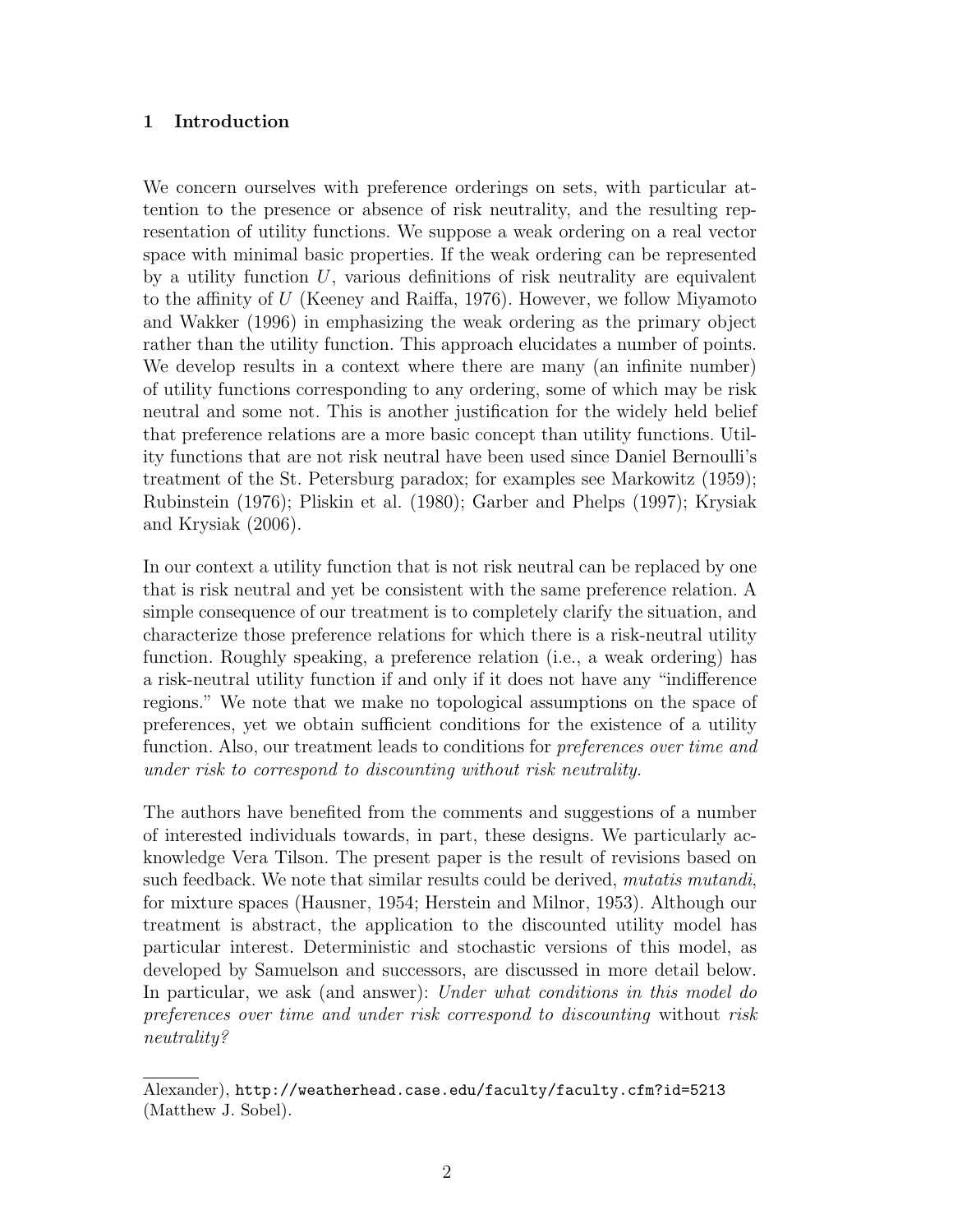Below, we set the abstract framework and state the key result, and in the following section, explicate the concrete implementation for discounted utility. The proof of the key result follows a discussion section.

# 2 Axioms, definitions, and main result

Our main purpose is to elicit the structure of a utility function when a binary relation  $\succeq$  on a real vector space V with zero **0** satisfies the following axioms:

- (A1) rationality:  $\succeq$  is a weak ordering (preorder; reflexive, transitive, complete) on  $V$ ;  $\succ$  denotes the associated strong ordering and  $\sim$  the associated equivalence,
- (A2) decomposition:  $X Y \succeq (\preceq) 0$  implies  $X \succeq (\preceq) Y$ ,
- (A3) continuity: for any X,  $Y \in V$ , the sets  $\{\alpha \in R : \alpha X Y \succeq (\preceq) 0\}$  are closed,
- (A4) non-triviality: there exists an element  $X_0 \in V$  such that  $X_0 \succ 0$ .

The presence or absence of the converse of decomposition:

 $(A2^c)$   $X \succeq (\preceq)$  Y implies  $X - Y \succeq (\preceq) 0$ ,

is a key concern.

A pseudo-utility function is a function  $u: V \to R$  such that  $u(X) \geq u(Y)$ implies  $X \succeq Y$ , or contrapositively,  $X \succeq Y$  implies  $u(X) > u(Y)$ . (This definition differs slightly from those in Subiza and Peris (1998), Peleg (1970), and Candeal et al. (1998).) A pseudo-utility function can be overly discriminating; that is, it may be that  $X \sim Y$ , but  $u(X) \neq u(Y)$ . A utility function is a pseudo-utility function  $U: V \to R$  such that  $X \succeq Y$  if and only if  $U(X) \geq U(Y)$ .

Theorem: For every ordering satisfying  $(A1)$ – $(A4)$ , there exists a utility function of the form  $U = f \circ u : V \to R$  in which  $u: V \to R$  is a linear pseudoutility function. Also,  $f: R \to R$  is weakly monotonic and can be taken to be linear if and only if  $(A2^c)$  holds.

There is a partial converse, discussed below. The immediate decision-theoretic consequence of the theorem is that preferences satisfying the four axioms are risk neutral if and *only if* the converse  $(A2<sup>c</sup>)$  of decomposition is satisfied too. Only sufficiency in a restricted setting had previously been established (Sobel, 2006).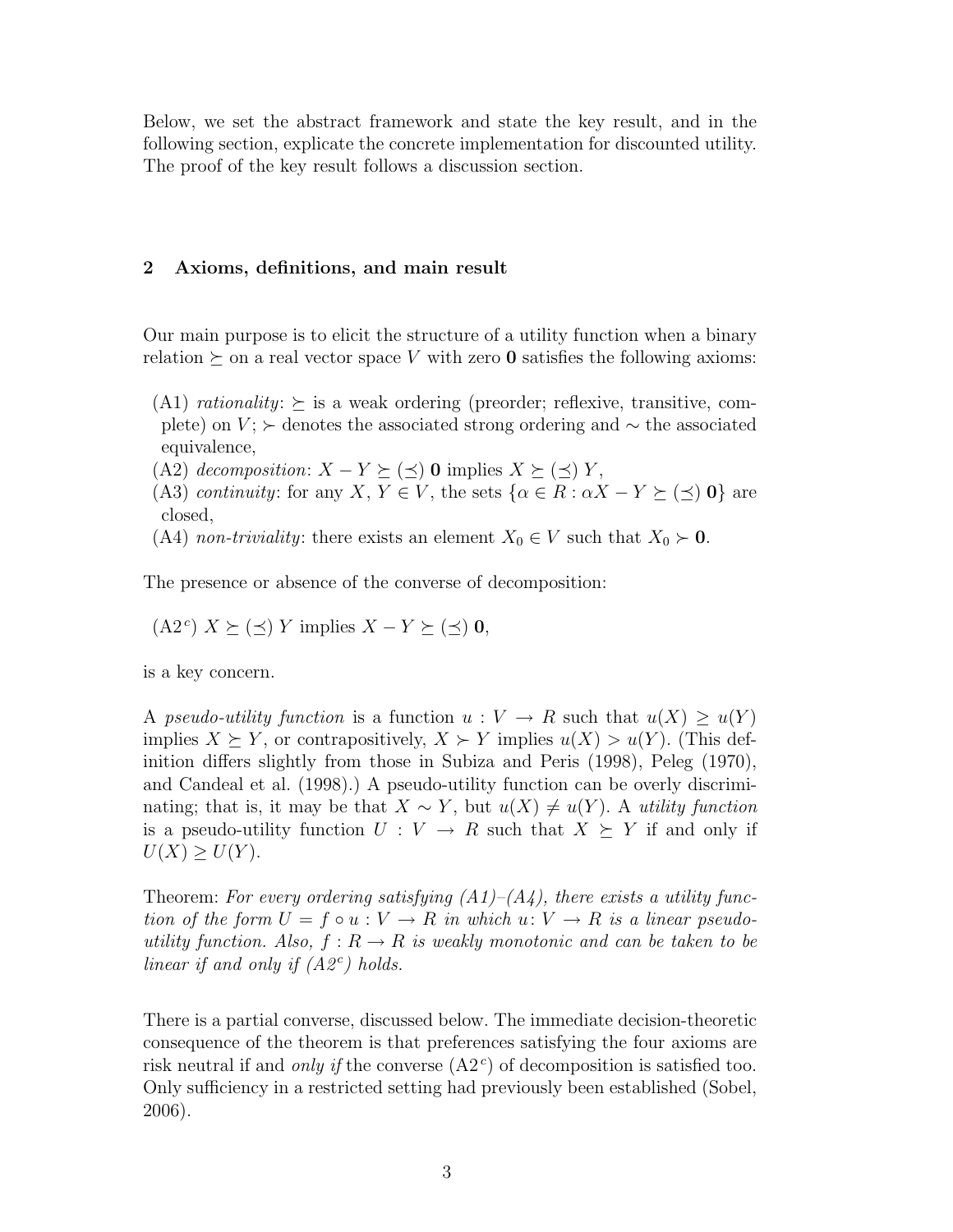#### 3 Discounting

A major motivation and application is the theory of discounted utility where the theorem has implications for discounting and risk neutrality. Let  $I$  denote the natural numbers,  $T \in I$ ,  $I_T = \{1, 2, ..., T\}$ , and V be the set of stochastic sequences  $X = (X_1, X_2, ..., X_T)$  defined on a probability space  $(\Omega, F, P)$  with  $X_t(\omega) \in R^M$  for all  $(t, \omega) \in I_T \times \Omega$ . For  $X \in V$ ,  $Y \in V$ , and  $b \in R$ , define  $X + Y \in V$  and  $bX \in V$  with component-wise addition and multiplication, respectively. Let  $\theta$  be the zero vector in  $R^M$ , so V is a real vector space with zero element  $\mathbf{0} = (\theta, \theta, \dots) \in V$ . Let S be the set of random vectors with sample space  $R^M$ , and for  $C \in S$  denote  $(C, \theta, \theta, ...)$  as  $(C, 0)$ . Then  $(V, \succeq)$ induces a preference relation  $\gg$  on S: A $\gg$  B if and only if  $(A, 0) \succeq (B, 0)$ . Let  $e_m$  be the  $m^{th}$  unit vector in  $R^M$  and  $e_{mt} \in V$  be the perturbation of **0** where  $e_m$  replaces the  $t^{th}$   $\theta$ . The *discounted utility model* is

$$
X \succeq Y \Leftrightarrow E[\Sigma_t \beta_t g(X_t)] \ge E[\Sigma_t \beta_t g(Y_t)] \tag{1}
$$

where  $X_t = (X_{1t},..., X_{Mt}) \in S$ , E denotes expected value,  $g: R^M \to R$  is an *intra-period* utility function, and the  $\beta_t \in R$  are discount factors. An *intra*period utility function satisfies the definition of a utility function except that  $(\geq, S)$  replaces  $(\succeq, V)$ . This model, the basis of many economics applications, was suggested by Samuelson (1937) in a deterministic setting where it was axiomatized by Koopmans (Koopmans, 1960, 1972; Koopmans et al., 1964). In the stochastic case, the model emerges from results concerning multiattribute preference orderings and utility functions that are unified and generalized by the axiomatization in Miyamoto and Wakker (1996). These axiomatizations unwittingly imply that  $f$  is affine, i.e. preferences are risk neutral.

Sufficient conditions for discounting and the existence of an intra-period utility function imply risk neutrality (Sobel, 2006). That is, there are two consequences if  $(V, \geq)$  satisfies axioms  $(A1)$ – $(A3)$  and  $e_{mt} > 0$  for all  $t \in I_T$ and  $m$  (which implies  $(A4)$ ). Unlike the scalar discount factors above, for  $\alpha_t = (\alpha_{1t}, \cdots, \alpha_{Mt}) \in R^M$  let  $\alpha_t X_t$  denote  $(\alpha_{1t} X_{1t}, \cdots, \alpha_{Mt} X_{Mt})$ . Firstly, for each t there exists a unique  $\alpha_t \in R^M$  with positive components such that  $X \succeq Y$  if and only if  $\Sigma_t \alpha_t X_t \geq \Sigma_t \alpha_t Y_t$ . Secondly, the following properties are equivalent:

- $\bullet$   $(A2^c)$ ,
- existence of an intra-period utility function, and
- risk neutrality.

Risk neutrality here means the existence of  $\gamma \in R^M$  such that  $X \succeq Y$  if and only if

$$
\gamma \cdot E(\Sigma_t \beta_t X_t) \ge \gamma \cdot E(\Sigma_t \beta_t Y_t) \tag{2}
$$

for all  $X$  and  $Y$  for which the expectations exist finitely. Further assumptions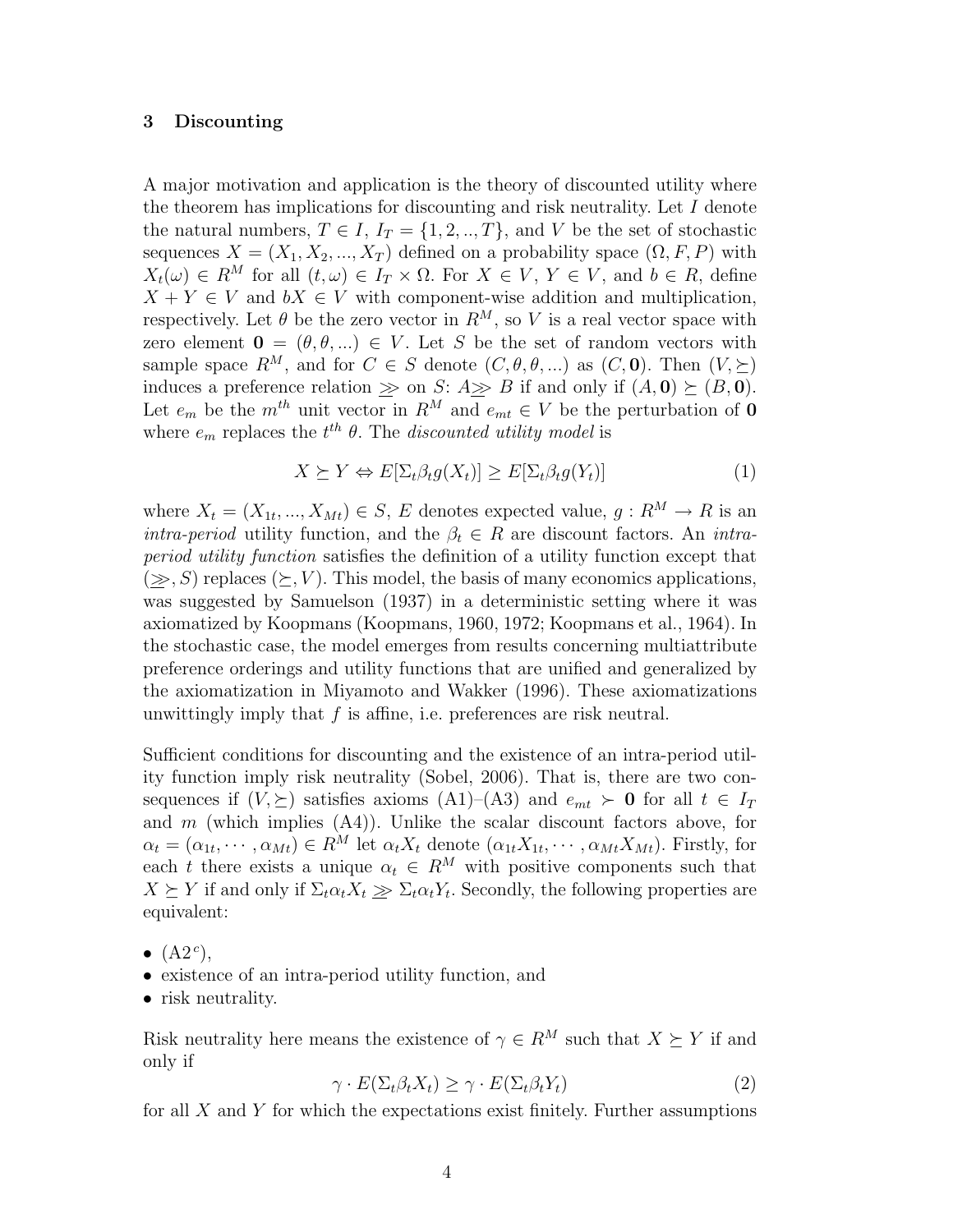yield the familiar geometric form  $\beta_{mt} = (\beta_m)^t$  and  $\beta_m < 1$ . In contrast to the restricted setting in Sobel (2006), the theorem shows that  $(A2<sup>c</sup>)$  is fundamentally equivalent to risk neutrality, and that the equivalence remains valid if  $I_T$  is replaced by I. The question asked in §1 was: Under what conditions do preferences over time and under risk correspond to discounting without risk neutrality? Our answer is: axioms  $(A1)$ – $(A4)$  without  $(A2<sup>c</sup>)$ .

The theorem might seem to imply that if preferences satisfy  $(A1)$ – $(A4)$  without  $(A2^c)$ , then there is a nonlinear function  $W: R^M \to R$  such that

$$
X \succeq Y \Leftrightarrow E[W(\Sigma_t \beta_t X_t)] \ge E[W(\Sigma_t \beta_t Y_t)] \tag{3}
$$

However, (observation of James E. Smith) the theorem implies that there would exist an intra-period utility function if (3) were valid. So preferences would be risk neutral implying (2).

The comparison in (1) is additively separable, so the separability literature (Blackorby et al., 1998) is relevant but does not address the structure of the separable terms. Extensive and largely unrelated literatures either take the intra-period utility function as given and discuss the choice of a discount factor (Arrow et al., 1995; Lind et al., 1982; Portney and Weyant, 1999), or investigate the existence and properties of the intra-period utility function (Mehta, 1998). The relationship of the issues in this paper to the intertemporal resolution of uncertainty (Johnson and Donaldson, 1985; Kreps and Porteus, 1979; Machina, 1989) is unclear.

## 4 Discussion

Here we note some aspects of the axioms, and discuss examples, applications, and variations.

## 4.1 Topology

Some natural applications involve infinite-dimensional  $V$ , so we make no dimensional assumption. Past axiomatic constructions of utility functions on uncountable outcome sets have followed two routes (Fishburn, 1979). Some endow  $(V, \succeq)$  with a topology and posit a continuity axiom (Bridges and Mehta, 1995). Another approach, if the dimension of  $V$  is at least two, is algebraic and is based on the assumption that outcomes that differ in some dimensions can be offset with compensating differences in other dimensions (Luce and Tukey, 1964). We make no assumption regarding compensating differences and the continuity axiom is novel because we make no topological assumptions. Note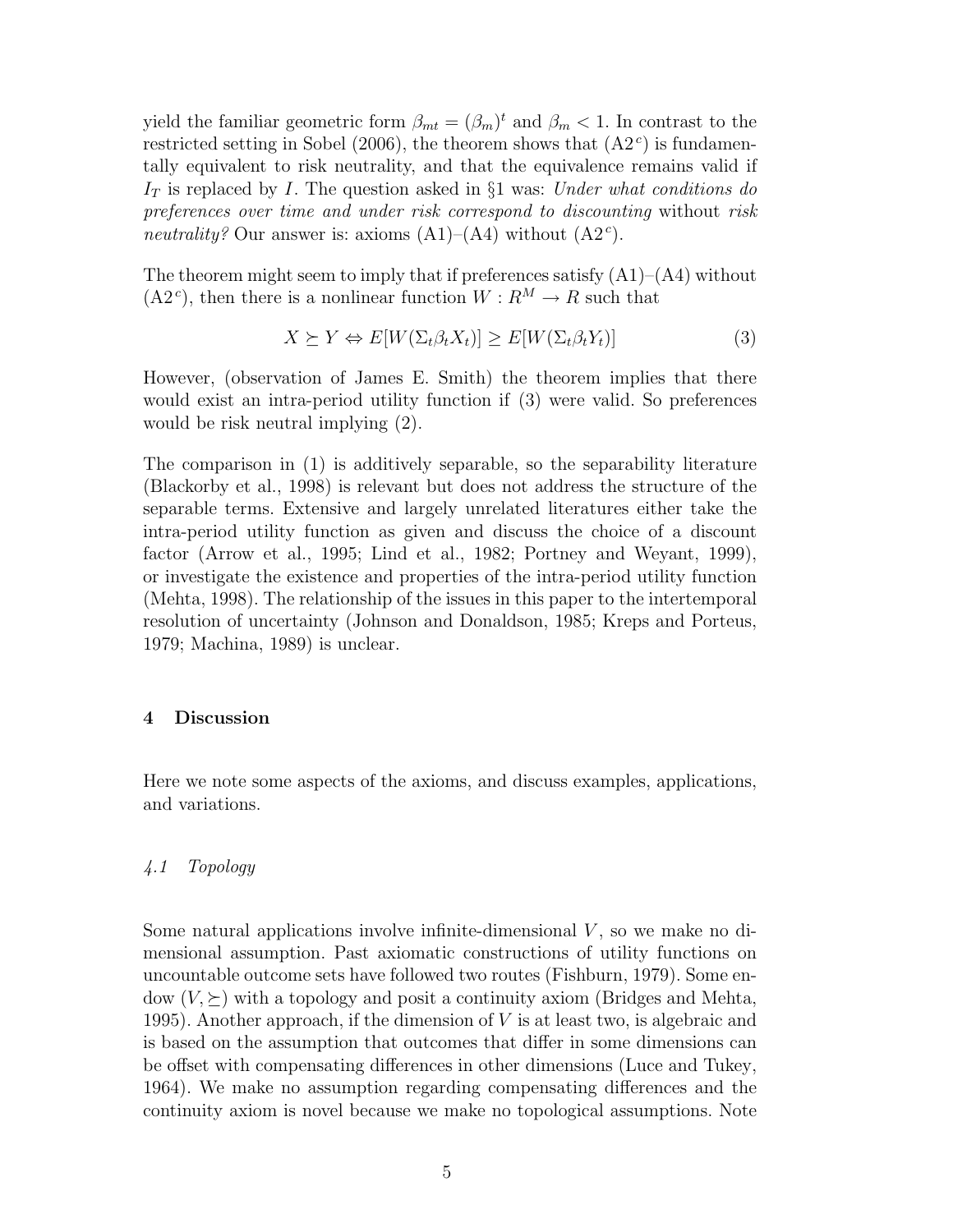that  $(A3)$  refers only to the topology of the real numbers, and V is not endowed with a topology. Of course, any finite-dimensional vector space over R carries a unique natural (product) topology, but this topology is not pertinent to our discussion.

#### 4.2 Utility functions

At least two definitions of a utility function are current in the literature. Let S and T be binary relations on sets V and B, respectively. A function  $g: V \to B$ is an order homomorphism if  $XSY \Rightarrow g(X)Tg(Y)$  for all  $X, Y \in V$ , and it is an order isomorphism if  $XSY \Leftrightarrow q(X)Tq(Y)$  for all  $X, Y \in V$ . When  $B = R$ , a utility function has recently been defined as an order homomorphism (e.g., Bridges and Mehta (1995, page 5), Mehta (1998), and Vind (2003)) and as an order isomorphism (e.g., Bridges and Mehta (1995, page 27), Vind (2003), and Ok (2007)). The extant existence proofs with both definitions use topological properties of V (cf. references cited in this paragraph). Henceforth, we say that preferences are risk neutral if there is a utility function  $U = f \circ u : V \to R$  in which  $u: V \to R$  is a linear pseudo-utility function and  $f: R \to R$  is linear.

#### 4.3 Partial orderings

A real vector space with a binary relation is said to be partially ordered if it has a cone property that  $x \succeq y$  implies  $\alpha x \succeq \alpha y$  for all  $\alpha \geq 0$ , and it satisfies antisymmetry,  $(A1)$ ,  $(A2)$ , and  $(A2<sup>c</sup>)$ . There exists a linear pseudoutility function  $u: V \to R$  if a vector space is partially ordered and V has additional properties (Hausner, 1954; Hausner and Wendel, 1952). However, we do not assume that V is partially ordered and the effect of the absence or not of  $(A2<sup>c</sup>)$  is a major point of interest. The theorem yields the existence of a linear pseudo-utility function without requiring  $(A2<sup>c</sup>)$ . It follows from part 4 of the lemma in the proof that the cone property is redundant in the definition if a partially ordered vector space (Hausner, 1954; Hausner and Wendel, 1952; Peressini, 1967; Aliprantis et al., 1989) satisfies (A3).

### 4.4 Examples

Note that a non-trivial linear function  $u: V \to R$  defines an order  $\succeq_u$ , via  $X \succeq_u Y$  if  $u(X) \ge u(Y)$ . This order satisfies (A1)–(A4) and also (A2<sup>c</sup>). On the other hand, consider the following examples.

• Let  $V = R$ . Define  $X \succeq Y$  if  $X \geq Y$  or if  $X \geq 1$ . This order satisfies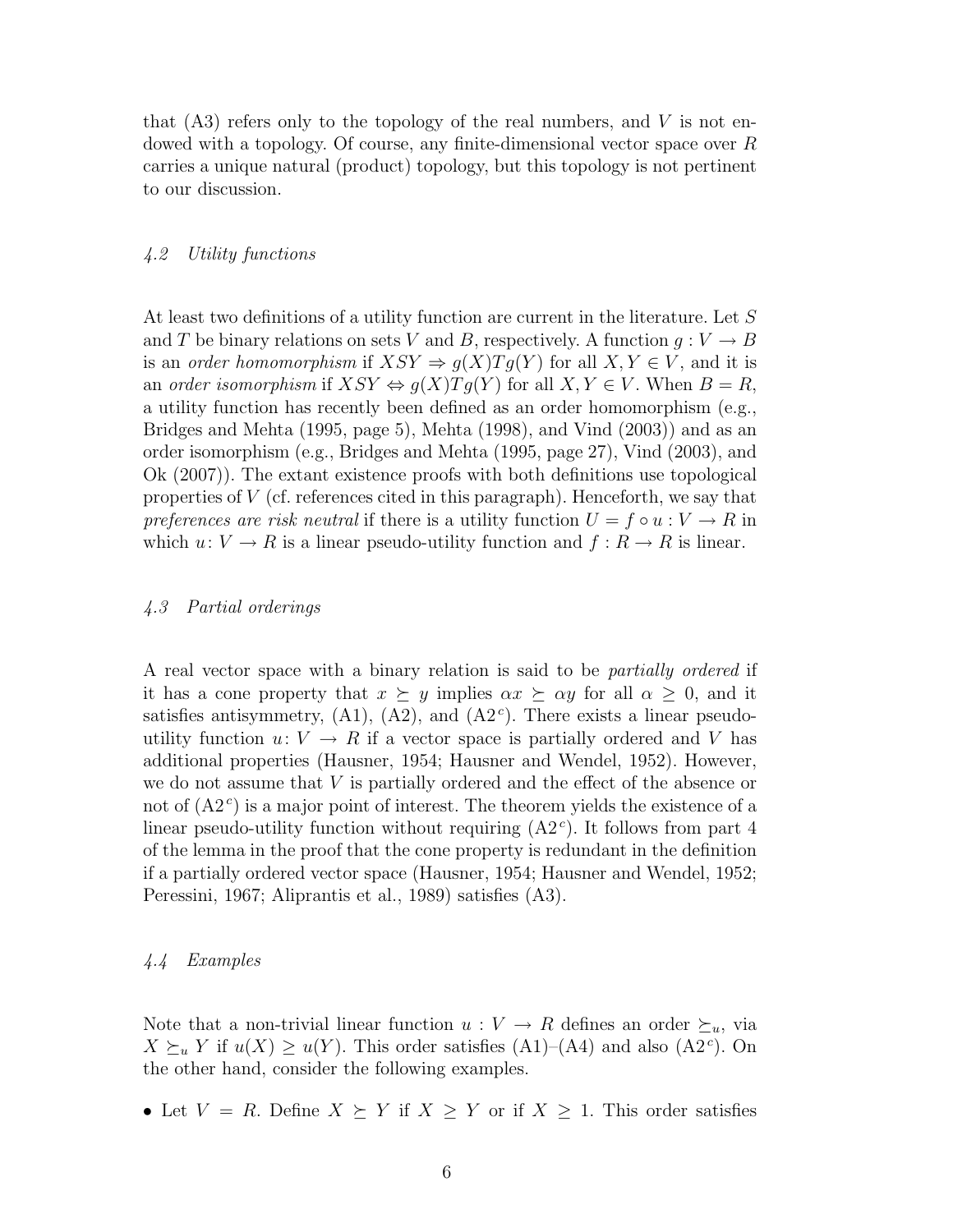$(A1)$ – $(A4)$ , but not  $(A2<sup>c</sup>)$ . The function  $U(X) = \min\{X, 1\}$  is a utility function.

• This example is the same as above, except also  $1 \prec X$  for all  $X > 1$ . The utility function has a jump at 1:

$$
U(X) = \begin{cases} X, & X \le 1, \\ 2, & X > 1. \end{cases}
$$

We see below that these examples are prototypical. In particular, how an order fails  $(A2<sup>c</sup>)$  is made apparent. In fact, the second example is somewhat exotic and does not occur if (A3) is strengthened slightly as follows:

(A3') the sets  $\{\alpha \in R : \alpha X - Y \succeq (\preceq) Z\}$  are closed for any X, Y,  $Z \in V$ .

The second example above does not satisfy (A3') with  $Y = 0$ ,  $X = 1$ ,  $Z = 2$ ; the set in  $(A3')$  is the open half-line  $(1, \infty)$ .

#### 4.5 Variants

- D. Turcic (unpublished) has suggested replacing  $(A2)$  and/or  $(A2<sup>c</sup>)$  with
- (A2) monotonicity: For all X,  $Y \in V$  such that  $X Y \succeq 0$  and  $\alpha, \beta \in [0, 1]$ ,  $\alpha \geq \beta \Leftrightarrow$

$$
\alpha X + (1 - \alpha)Y \succeq \beta X + (1 - \beta)Y \tag{4}
$$

We note that  $(A\tilde{2})$  is stronger than the combination of  $(A2)$  with  $(A2<sup>c</sup>)$  (let  $\alpha = 1, \beta = 0$ ). Indeed,  $(A2)$  is strictly stronger than the combination; the first example above satisfies (A2) but not (A2) (let  $X = 2, Y = 0, \alpha = .9 < 1 = \beta$ ). On the other hand,  $(A1)–(A4)$  and  $(A2^c)$  imply  $(A2^c)$ . For by our theorem,  $(A1)$ – $(A4)$  and  $(A2<sup>c</sup>)$  imply there is a *linear* utility function  $U: V \rightarrow R$ , in which case (4) is equivalent to  $(\alpha - \beta)U(X - Y) \geq 0$ . We note that the following variant of  $(\tilde{A2})$  implies  $(\tilde{A2}^c)$ :

(A2) For all X,  $Y \in V$  such that  $X - Y \succ 0$  and  $\alpha, \beta \in [0, 1], \alpha > \beta$  implies

$$
\alpha X + (1 - \alpha)Y \succ \beta X + (1 - \beta)Y
$$

For note that  $(A2<sup>c</sup>)$  is equivalent to its contrapositive:  $X - Y \succ 0 \Rightarrow X \succ Y$ , and again, let  $\alpha = 1, \beta = 0$ .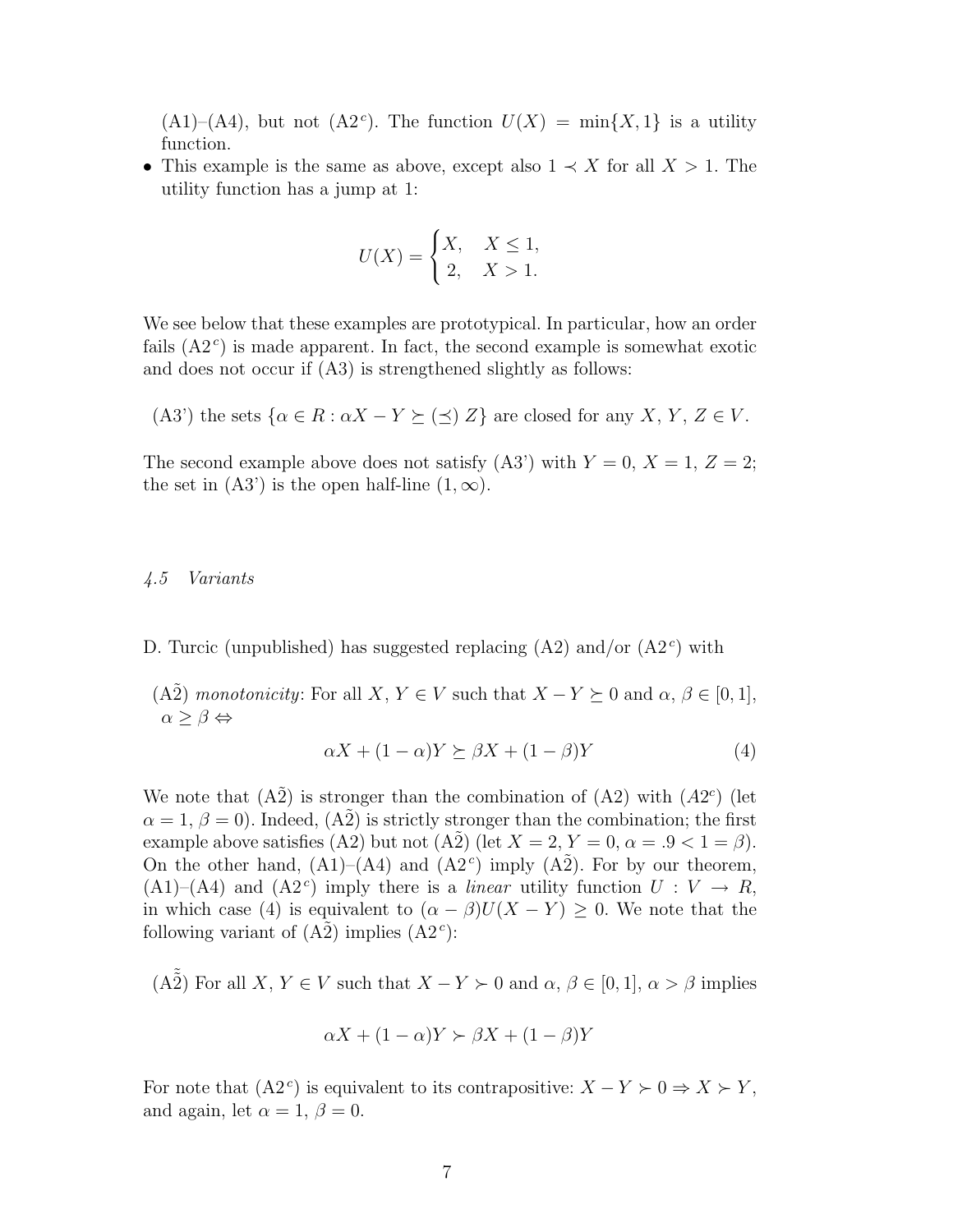#### 5 Proof of main result

For use below, we establish some elementary technical properties of the ordering.

Lemma. Axioms  $(A1)$ ,  $(A2)$ , and  $(A3)$  imply the following:

(1)  $W \succeq (\preceq, \sim)$  0 implies  $W + Z \succeq (\preceq, \sim) Z$  for all  $Z \in V$ , (2) if  $X \succeq (\preceq, \sim)$  0 (resp.  $X \succ (\prec)$  0) and  $Y \succeq (\preceq, \sim)$  0, then  $X + Y \succeq (\preceq, \sim)$  $, \sim)$  0  $(X + Y \succ (\prec)$  0), (3) if  $X \succeq (\preceq, \sim)$  0 (resp.  $X \succ (\prec)$  0), then  $-X \preceq (\succeq, \sim)$  0  $(-X \prec (\succ)$  0), (4) if  $X \succeq (\preceq, \sim)$  0, then  $bX \succeq (\preceq, \sim)$  0 for all real  $b > 0$ .

Proof. For part 1: use axiom (A2) with  $X = W + Z$  and  $Y = Z$ . For  $\sim$ , combine the cases  $\succeq$  and  $\preceq$ . For part 2: part 1 implies  $X + Y \succeq X \succeq (\succ) 0$ , and similarly for the opposite order. The third follows immediately. For part 4: use induction on part 2 to see that  $nX \succeq (\preceq) 0$  for all non-negative integers n. Thus  $(n/m)X \succeq (\preceq) 0$  for all non-negative rationals  $n/m$ . Finally, use (A3) (with  $Y = 0$ ) to establish that  $bX \succeq (\preceq) 0$  for all non-negative b. This proves the lemma.

**Proof of theorem.** Given an order satisfying  $(A1)$ – $(A4)$ , we first construct a linear pseudo-utility function  $u$ . We claim that for any Y, there exists a unique real c such that  $cX_0 - Y \sim 0$ . First note that there is at most one such c for any Y. For if  $cX_0 - Y \sim 0$ ,  $c'X_0 - Y \sim 0$  then (Lemma, parts 3 and 2),  $(c - c')X_0 \sim 0$ , and (Lemma, part 4),  $c - c' = 0$ .

Next we establish the existence of c. Any  $Y \in V$  satisfies exactly one of  $Y \succ 0$ ,  $Y \sim 0$  or  $Y \prec 0$ . If  $Y \sim 0$ , set  $c = 0$ . If  $Y \succ 0$ , consider the set  $A = {\alpha : \alpha X_0 - Y \succ 0}$ . We claim  $A \neq \emptyset$ . For if  $X_0-(1/\alpha)Y \preceq 0$  for all large  $\alpha$ , then by Lemma, part 3 and (A3),  $X_0 \leq 0$ , which contradicts (A4). Moreover, if  $\alpha < 0$ , (Lemma, parts 4, 3 and 2)  $\alpha \notin A$ . Thus let  $c = \inf{\alpha \in A} \ge 0$ . By (A3)  $cX_0 - Y \succeq 0$ . If  $\alpha < c$ , then  $\alpha X_0 - Y \preceq 0$ , so (A3 again)  $cX_0 - Y \preceq 0$ . Thus  $cX_0 - Y \sim 0$ . If  $Y \prec 0$ , use the previous argument on  $-Y$ .

We can thus define  $u(Y) = c$ . We next establish that u is linear. If  $cX_0 - Y \sim 0$ , then (Lemma, part 4)  $bcX_0 - bY \sim 0$  for all real b, so that  $u(bY) = bu(Y)$ . Also, if  $cX_0 - Y \sim 0$  and  $c'X_0 - Y' \sim 0$ , then (Lemma, part 2)  $(c + c')X_0$  –  $(Y + Y') \sim 0$ , so that  $u(Y + Y') = u(Y) + u(Y')$ . Hence u is linear. We also establish that u is a pseudo-utility. If  $Y \succ Y'$ , then (contrapositive of A2),  $0 \prec Y - Y' = (cX_0 - Y') - (cX_0 - Y)$ . Since  $cX_0 - Y \sim 0$ , (Lemma, part 2)  $cX_0 - Y' \succ 0$ , so  $u(Y') < c$ . Thus u is a pseudo-utility.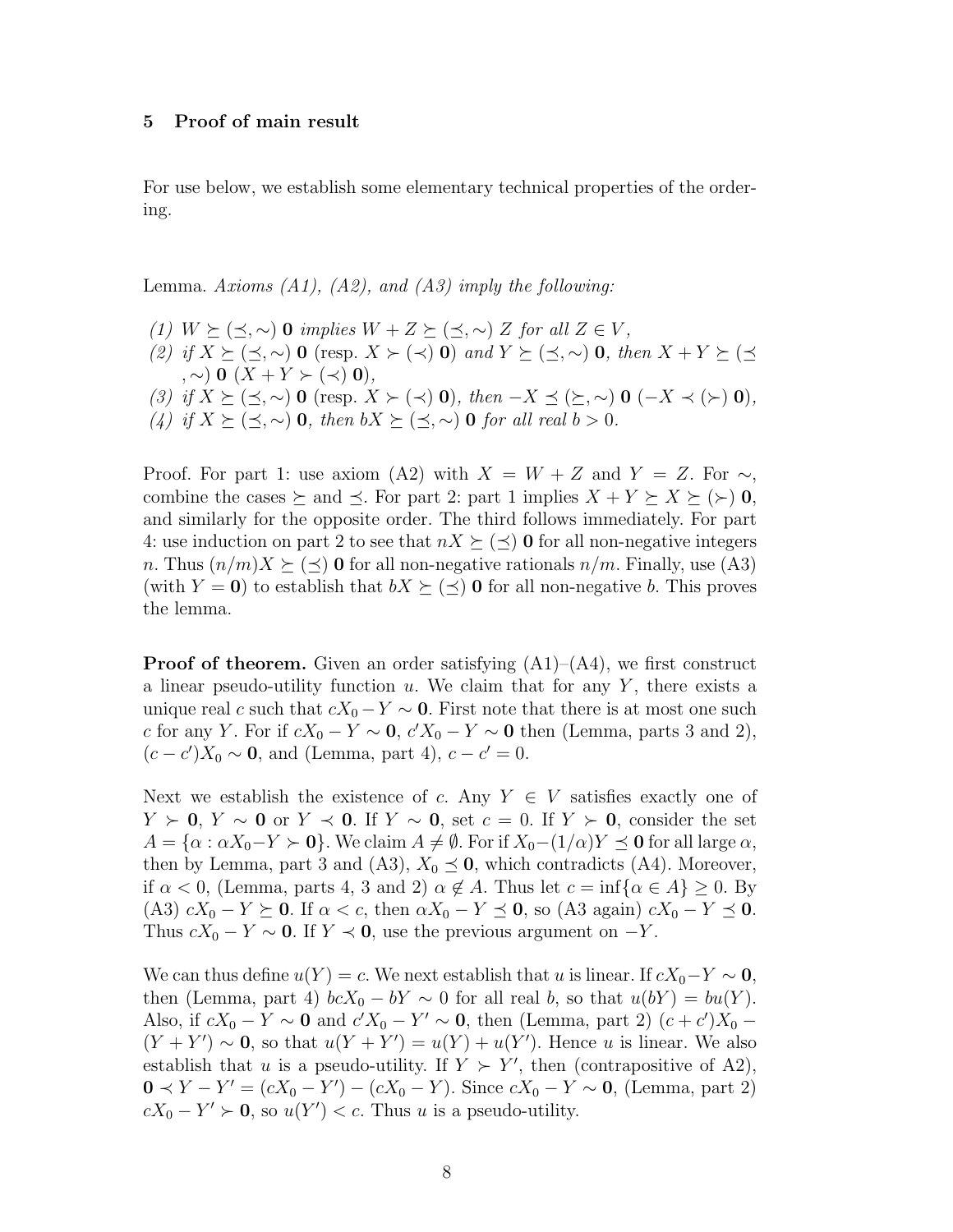Finally, we construct a utility function  $U$ . This amounts to showing that a certain quotient of  $R$  is again a copy of  $R$ . This seems like it should be a standard known result; however, we could not locate a reference, and include the construction for compleness. Also, we give an explicit construction, which could be useful in explicit applications.

Define an equivalence relation on R by  $x \equiv y$  if there are  $X \in V$  and  $Y \in V$ with  $u(X) = x$ ,  $u(Y) = y$  and  $X \sim Y$ . Suppose  $X \sim Y$  with  $u(X) \geq u(Z) \geq$  $u(Y)$ . Then  $X \succeq Z \succeq Y \sim X$ , so that (A1)  $X \sim Z \sim Y$ . That is, all elements with u values between those of  $X$  and  $Y$ , inclusive, are equivalent under the order. Thus the relation  $\equiv$  is well-defined (does not depend on the choices of X and Y), and moreover, for any x, the set of y equivalent to x is a single point or an interval  $I = I_x$ . The idea is to define a monotonic function  $f: R \to R$ such that  $f(x) = f(y)$  if and only if  $x \equiv y$ . Then  $U = f \circ u : V \to R$  is the desired utility function.

For numbers  $x \in R$ , denote  $x \succ y$ , etc., if for any X, Y with  $u(X) = x$ ,  $u(Y) = y, X \succ Y$ , etc. By the above, this ordering is well-defined. For any interval I, let  $x_I^{\ell}$  (for left) and  $x_I^{\ell}$  (for right) denote the end points of I. Call an end point  $x_I^{\ell,r}$  of *regular* if  $x_I^{\ell,r} \sim x$  for  $x \in I^{\circ}$  (the interior of I), and *irregular* otherwise (in the examples above,  $x = 1$  is regular in the first case and irregular in the second). Note that a point can be the right boundary point of one interval and the left boundary point of another, and irregular with respect to either or both intervals.

We begin with the simplest case, and the only one really relevant for applications. Assume there are no irregular points and only finitely many intervals I on any bounded set of R, equivalently the lengths of the intervals I are bounded away from zero. A mathematical point is that the end points of the intervals I do not have any accumulation points. Define  $g: R \to R$  by  $g = 0$  on the union of the intervals I and  $g = 1$  otherwise. The function g is the density of an absolutely continuous measure with characteristic function  $f(x) = \int_0^x g(y) dy$ , and  $U = f \circ u$  is the desired utility function.

More generally, we define the function  $f$  in terms of Lebesgue integrals of nonnegative measures on R. For g defined as above, let  $\mu_1 = g dx$ , where dx is the usual Lebesgue measure. Let  $\delta(x)$  denote the delta function (as a measure) at x. Let  $\mu_2 = \sum \ell(I) \delta_{x_I^{\ell,r}}$ , where the sum is over all irregular end points of intervals I and  $\ell(I)$  is the length of I.

Before defining  $\mu_3$ , an example: Let  $V = R$ . Write any real number x between 0 and 1 in trinary notation  $x = \sum_{i=1}^{\infty} a_i 3^{-i}$ , where  $a_i = 0, 1$  or 2. Suppose the  $I^{\circ}$  are precisely the intervals of numbers with no '1' in the expansion. The  $I^{\circ}$ are the middle-third intervals in the construction of the Cantor set, and the complement of  $\cup I^{\circ}$  on the interval [0, 1] is the standard Cantor set.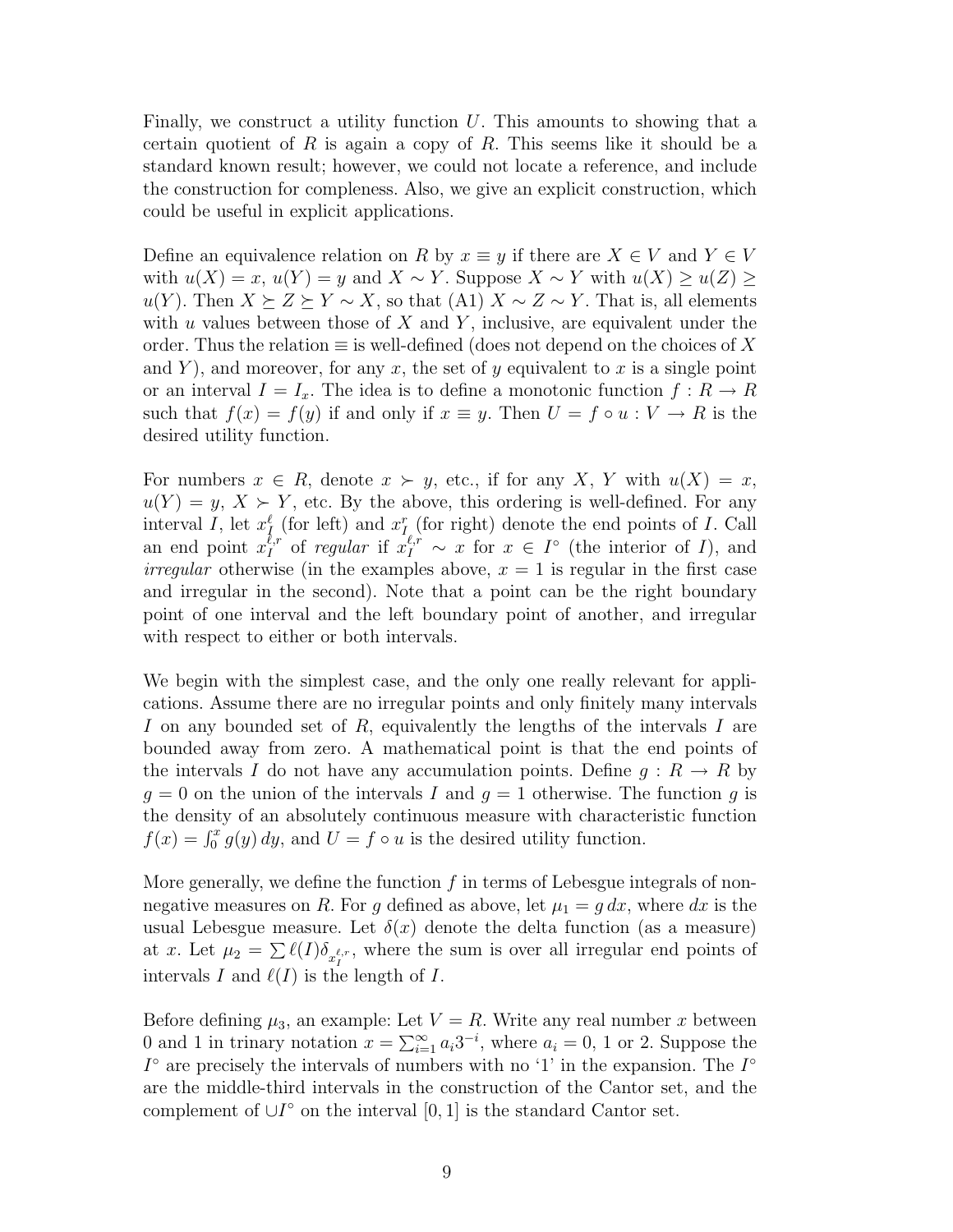For convenience, we suppose all the intervals  $I$  are contained in a bounded set of R. For the full case, one performs the construction below on a sequence of bounded sets; the details are left to the reader. For any (small)  $L > 0$ , let  $N(L) < \infty$  be the number of intervals with  $\ell(I) \geq L$  (it is here we require the intervals to be in a bounded set). Define

$$
\mu_3 = \lim_{L \to 0} 2^{-N(L)-1} \sum_{\ell(I) \ge L} \left( \delta(x_I^{\ell}) + \delta(x_I^r) \right).
$$

The measure  $\mu_3$  is supported on the set of accumulation points of the end points of the intervals I. In the example above,  $\mu_3$  is the standard Cantor measure, and the Lebesgue integral  $\int_0^x d\mu_3$  is the standard Cantor function on  $[0, 1]$ .

Define  $\mu = \mu_1 + \mu_2 + \mu_3$ , and let

$$
f(x) = \frac{1}{2} \left( \int_0^{x+} d\mu + \int_0^{x-} d\mu \right) = \frac{1}{2} \left( \lim_{y \downarrow x} \int_0^y d\mu + \lim_{y \uparrow x} \int_0^y d\mu \right).
$$

It is routine to establish that f has the desired property, namely  $f(x) = f(y)$ if and only if  $x \sim y$ .

#### 6 Notes

- If x is not an irregular endpoint of an interval, then  $f$  is the Lebesgue integral  $f(x) = \int_0^x d\mu$ . Thus if there are no irregular points, the function f is continuous. At each irregular point, the function f has a jump of size  $\ell(I)/2$  on each side (thus the utility function of the proof is slightly different than in the example).
- If there are no irregular points, and the lengths  $\ell(I)$  are bounded away from zero, the function f can be made smooth  $(C^{\infty})$ , by redefining g. Details are left to the reader.
- The function  $f$  is defined as a Lebesgue integral, but can be defined as a Stieltjes integral. If  $\mu_2 = \mu_3 = 0$ , it can be defined as a Riemann integral.
- The pseudo-utility function  $u$  is unique up to scale. It is determined up to scale by the set  $\{X : X \succeq \mathbf{0}\}.$
- For the two examples above, the pseudo-utility functions are both the identity from  $R$  to  $R$ .
- In the construction of U from u, the number 0 is not in any interval  $I_x$ , otherwise  $(A2)$  would be violated. Conversely, given u, any set of disjoint intervals  $I_x$ , none of which contains 0, determines, via the resulting U, an order satisfying  $(A1)$ – $(A4)$ .
- If (A2<sup>c</sup>) obtains, then the equivalence relation  $\equiv$  is trivial;  $x \equiv y$  if and only if  $x = y$ . In this case, the utility function can be assumed linear.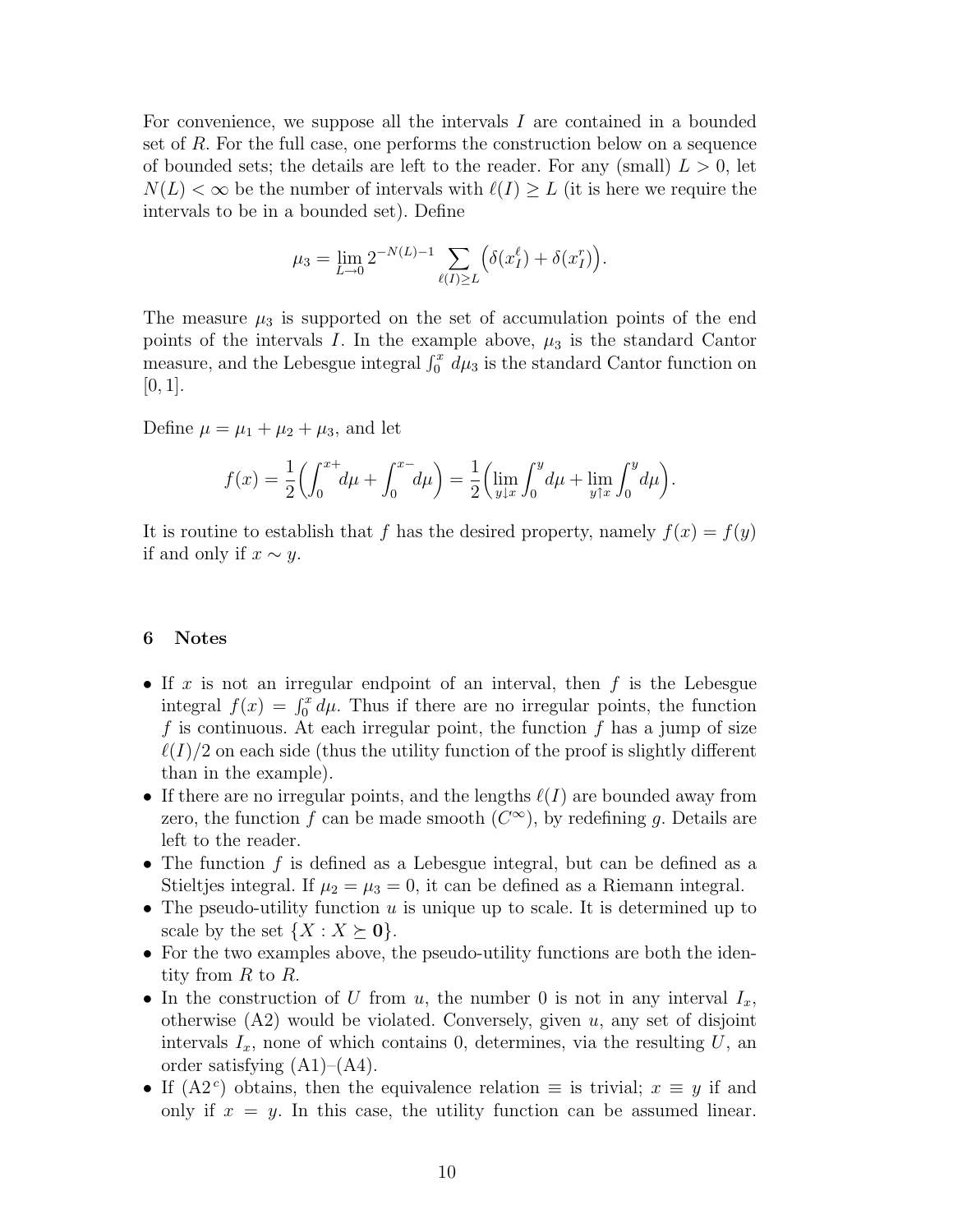Conversely, if the utility function is linear, the equivalence relation  $\equiv$  is trivial, and  $(A2^c)$  obtains.

### References

- Aliprantis, C. D., Brown, D. J., Burkinshaw, O., 1989. Existence and Optimality of Competitive Equilibria. Springer-Verlag, Berlin.
- Arrow, K. J., Cline, W. R., Maler, K-G., Munasighe, M., 1995. Intertemporal equity, discounting, and economic efficiency. In: Munasighe, M. (Ed.), Global Climate Change: Economic and Policy Issues. The World Bank, Washington, D.C., Ch. 1, pp. 1–32.
- Blackorby, C., Primont, D., Russell, R. R., 1998. Separability: A survey. In: Barbera, S., Hammond, P. J., Seidl, C. (Eds.), Handbook of Utility Theory, Volume 1: Principles. Kluwer Academic Publishers, Dordrecht, Ch. 2, pp. 51–92.
- Bridges, D. S., Mehta, G. B., 1995. Representations of Preference Orderings. Springer-Verlag, Berlin.
- Candeal, J. C., Indurain, E., Olóriz, E., 1998. Existence of additive utility on positive semigroups: An elementary proof. Annals of Operations Research 80, 269–279.
- Fishburn, P. C., 1979. Utility Theory for Decision Making. Robert E. Krieger Publishing Co., Huntington, NY.
- Garber, A. M., Phelps, C. E., 1997. Economic foundations of cost-effectiveness analysis. J. Health Econ. 16, 1–31.
- Hausner, M., 1954. Multidimensional utilities. In: Thrall, R. M., Coombs, C. H., Davis, R. L. (Eds.), Decision Processes. John Wiley & Sons, Inc., New York, Ch. XII, pp. 167–180.
- Hausner, M., Wendel, J. G., 1952. Ordered vector spaces. Proc. Amer. Math, Soc. 3, 977–982.
- Herstein, I. N., Milnor, J., Apr. 1953. An axiomatic approach to measurable utility. Econometrica 21 (2), 291–297.
- Johnson, T. H., Donaldson, J. B., 1985. The structure of intertemporal preferences under uncertainty and time consistent plans. Econometrica 53, 1451– 1458.
- Keeney, R. L., Raiffa, H., 1976. Decisions with Multiple Objectives. John Wiley & Sons, Inc., New York, NY.
- Koopmans, T. C., 1960. Stationary ordinal utility and impatience. Econometrica 28, 287–309.
- Koopmans, T. C., 1972. Representation of preference orderings over time. In: McGuire, C. B., Radner, R. (Eds.), Decisions and Organizations. North-Holland, Amsterdam, Ch. 4, pp. 79–100.
- Koopmans, T. C., Diamond, P. A., Williamson, R. E., 1964. Stationary utility and time perspective. Econometrica 32, 82–100.